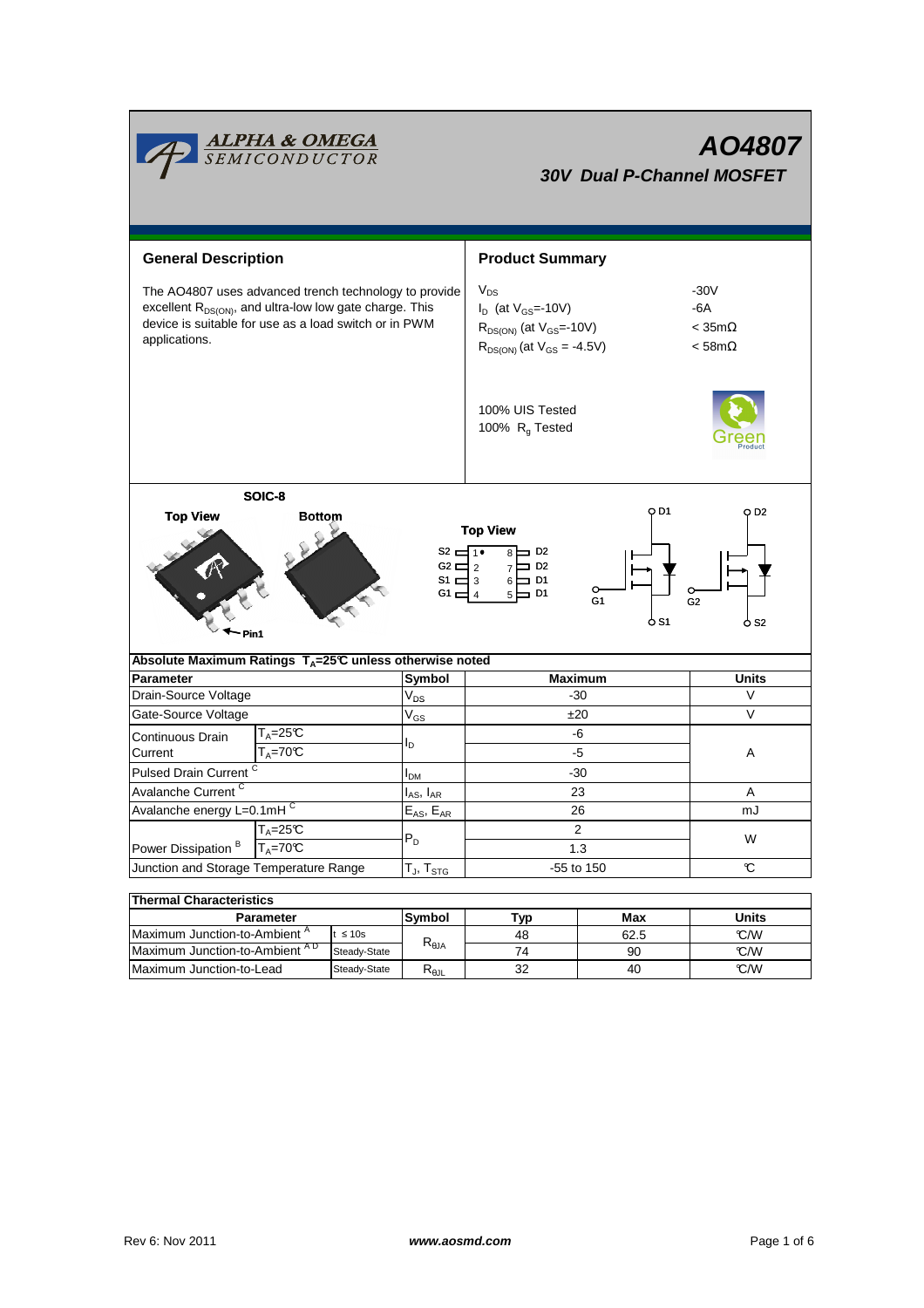

#### **Electrical Characteristics (TJ=25°C unless otherwise noted)**

| <b>Symbol</b>                           | <b>Parameter</b>                      | <b>Conditions</b>                                                                                 |                         | Min     | <b>Typ</b> | Max    | <b>Units</b> |  |  |  |  |  |
|-----------------------------------------|---------------------------------------|---------------------------------------------------------------------------------------------------|-------------------------|---------|------------|--------|--------------|--|--|--|--|--|
| <b>STATIC PARAMETERS</b>                |                                       |                                                                                                   |                         |         |            |        |              |  |  |  |  |  |
| <b>BV<sub>DSS</sub></b>                 | Drain-Source Breakdown Voltage        | $I_{D} = -250 \mu A$ , $V_{GS} = 0V$                                                              |                         | $-30$   |            |        | $\vee$       |  |  |  |  |  |
| $I_{\text{DSS}}$                        | Zero Gate Voltage Drain Current       | $V_{DS}$ =-30V, $V_{GS}$ =0V                                                                      |                         |         |            | -1     |              |  |  |  |  |  |
|                                         |                                       |                                                                                                   | $T_{\parallel} = 55$ °C |         |            | $-5$   | μA           |  |  |  |  |  |
| $I_{GS}$                                | Gate-Body leakage current             | $V_{DS}$ =0V, $V_{GS}$ = ±20V                                                                     |                         |         |            | ±100   | nA           |  |  |  |  |  |
| $\mathsf{V}_{\mathsf{GS}(\mathsf{th})}$ | Gate Threshold Voltage                | V <sub>DS</sub> =V <sub>GS</sub> I <sub>D</sub> =-250µA                                           | $-1.3$                  | $-1.85$ | $-2.4$     | $\vee$ |              |  |  |  |  |  |
| $I_{D(ON)}$                             | On state drain current                | V <sub>GS</sub> =-10V, V <sub>DS</sub> =-5V                                                       |                         | $-30$   |            |        | A            |  |  |  |  |  |
| $R_{DS(ON)}$                            |                                       | $V_{GS}$ =-10V, I <sub>D</sub> =-6A                                                               |                         |         | 21         | 35     |              |  |  |  |  |  |
|                                         | Static Drain-Source On-Resistance     |                                                                                                   | $T = 125C$              |         | 31.5       | 45     | $m\Omega$    |  |  |  |  |  |
|                                         |                                       | $V_{GS} = -4.5V$ , $I_D = -5A$                                                                    |                         |         | 33         | 58     | $m\Omega$    |  |  |  |  |  |
| $g_{FS}$                                | <b>Forward Transconductance</b>       | $V_{DS}$ =-5V, $I_D$ =-6A                                                                         |                         |         | 19         |        | S            |  |  |  |  |  |
| $V_{SD}$                                | Diode Forward Voltage                 | $IS=-1A, VGS=0V$                                                                                  |                         |         | $-0.8$     | -1     | $\vee$       |  |  |  |  |  |
| $I_{\rm S}$                             | Maximum Body-Diode Continuous Current |                                                                                                   |                         | $-3.5$  | A          |        |              |  |  |  |  |  |
|                                         | <b>DYNAMIC PARAMETERS</b>             |                                                                                                   |                         |         |            |        |              |  |  |  |  |  |
| $C_{\text{iss}}$                        | Input Capacitance                     |                                                                                                   |                         |         | 760        |        | pF           |  |  |  |  |  |
| $C_{\rm oss}$                           | <b>Output Capacitance</b>             | $V_{GS}$ =0V, $V_{DS}$ =-15V, f=1MHz                                                              |                         |         | 140        |        | pF           |  |  |  |  |  |
| $C_{\rm rss}$                           | Reverse Transfer Capacitance          |                                                                                                   |                         |         | 95         |        | pF           |  |  |  |  |  |
| $R_{g}$                                 | Gate resistance                       | $\overline{V_{GS}}$ =0V, V <sub>DS</sub> =0V, f=1MHz                                              |                         | 1.5     | 3.2        | 5.0    | Ω            |  |  |  |  |  |
|                                         | <b>SWITCHING PARAMETERS</b>           |                                                                                                   |                         |         |            |        |              |  |  |  |  |  |
| $Q_q(10V)$                              | <b>Total Gate Charge</b>              | $V_{GS}$ =-10V, $V_{DS}$ =-15V, $I_{D}$ =-6A                                                      |                         |         | 13.6       | 16     | nC           |  |  |  |  |  |
| $Q_g(4.5\sqrt{)}$                       | <b>Total Gate Charge</b>              |                                                                                                   |                         |         | 6.7        | 8      | nC           |  |  |  |  |  |
| $\mathsf{Q}_{\text{gs}}$                | Gate Source Charge                    |                                                                                                   |                         |         | 2.5        |        | nС           |  |  |  |  |  |
| $Q_{gd}$                                | Gate Drain Charge                     |                                                                                                   |                         |         | 3.2        |        | nC           |  |  |  |  |  |
| $t_{D(0n)}$                             | Turn-On DelayTime                     | $V_{\text{GS}}$ =-10V, V <sub>DS</sub> =-15V, R <sub>L</sub> =2.7Ω,<br>$R_{\text{GEN}} = 3\Omega$ |                         |         | 8          |        | ns           |  |  |  |  |  |
| $t_r$                                   | Turn-On Rise Time                     |                                                                                                   |                         |         | 6          |        | ns           |  |  |  |  |  |
| $t_{D(off)}$                            | Turn-Off DelayTime                    |                                                                                                   |                         |         | 17         |        | ns           |  |  |  |  |  |
| $\mathbf{t}_\text{f}$                   | <b>Turn-Off Fall Time</b>             |                                                                                                   |                         | 5       |            | ns     |              |  |  |  |  |  |
| $t_{rr}$                                | Body Diode Reverse Recovery Time      | $I_F = -6A$ , dl/dt=100A/ $\mu$ s                                                                 |                         |         | 15         |        | ns           |  |  |  |  |  |
| $Q_{rr}$                                | Body Diode Reverse Recovery Charge    | $I_F = -6A$ , dl/dt=100A/us                                                                       |                         | 9.7     |            | nC     |              |  |  |  |  |  |

A. The value of  $R_{\thetaJA}$  is measured with the device mounted on 1in<sup>2</sup> FR-4 board with 2oz. Copper, in a still air environment with T<sub>A</sub> =25°C. The

value in any given application depends on the user's specific board design.<br>B. The power dissipation P<sub>D</sub> is based on T<sub>J(MAX)</sub>=150°C, using ≤ 10s junction-to-ambient thermal resistance.

C. Repetitive rating, pulse width limited by junction temperature  $T_{J(MAX)}$ =150°C. Ratings are based on low frequency and duty cycles to keep initialT $_{\text{I}}$ =25°C.

D. The  $R_{\theta JA}$  is the sum of the thermal impedence from junction to lead  $R_{\theta JL}$  and lead to ambient.

E. The static characteristics in Figures 1 to 6 are obtained using <300us pulses, duty cycle 0.5% max.

F. These curves are based on the junction-to-ambient thermal impedence which is measured with the device mounted on 1in<sup>2</sup> FR-4 board with 2oz. Copper, assuming a maximum junction temperature of  $T_{J(MAX)}$ =150°C. The SOA curve provides a single pulse rating.

THIS PRODUCT HAS BEEN DESIGNED AND QUALIFIED FOR THE CONSUMER MARKET. APPLICATIONS OR USES AS CRITICAL COMPONENTS IN LIFE SUPPORT DEVICES OR SYSTEMS ARE NOT AUTHORIZED. AOS DOES NOT ASSUME ANY LIABILITY ARISING OUT OF SUCH APPLICATIONS OR USES OF ITS PRODUCTS. AOS RESERVES THE RIGHT TO IMPROVE PRODUCT DESIGN, FUNCTIONS AND RELIABILITY WITHOUT NOTICE.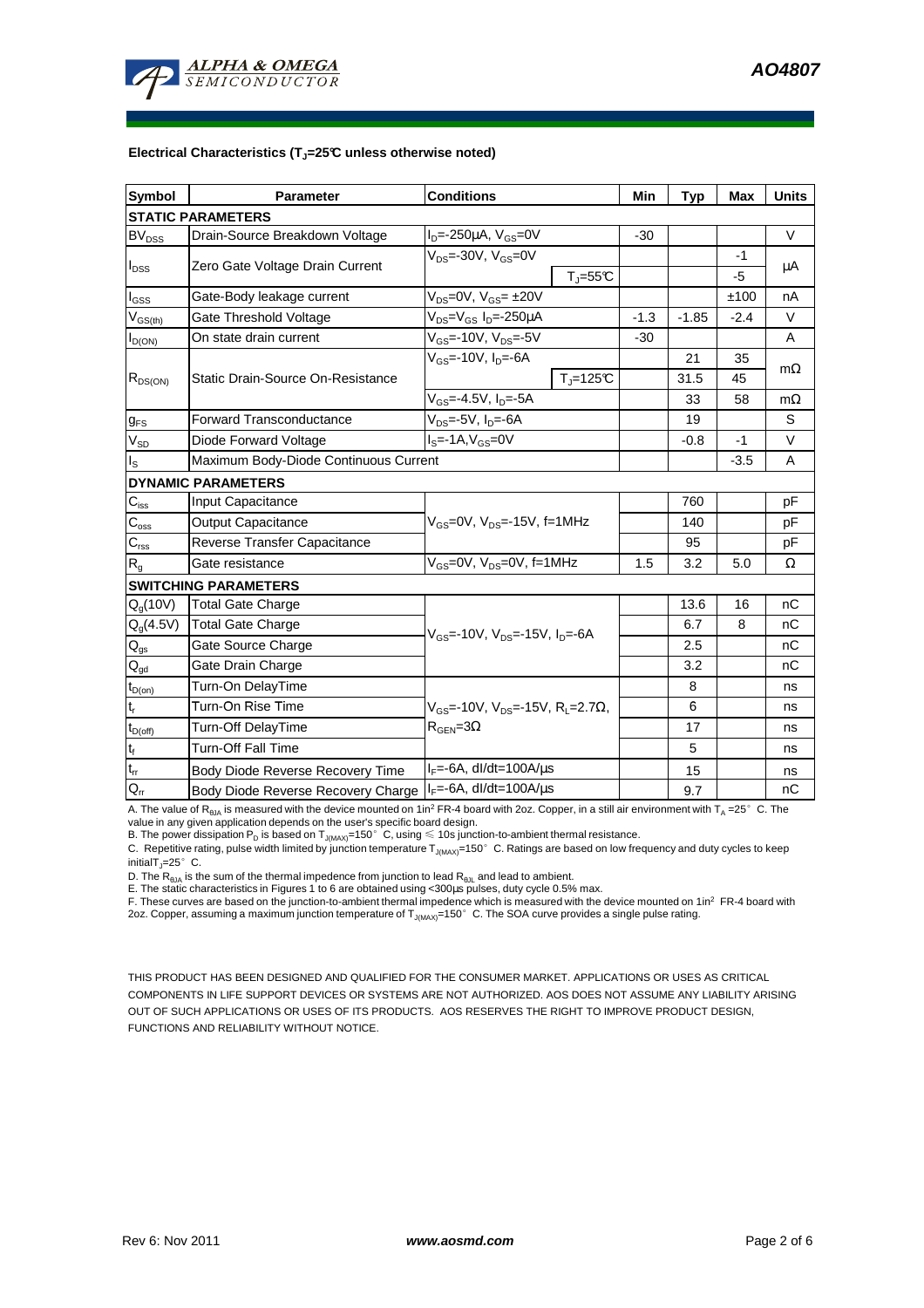**AO4807** 



### **TYPICAL ELECTRICAL AND THERMAL CHARACTERISTICS**

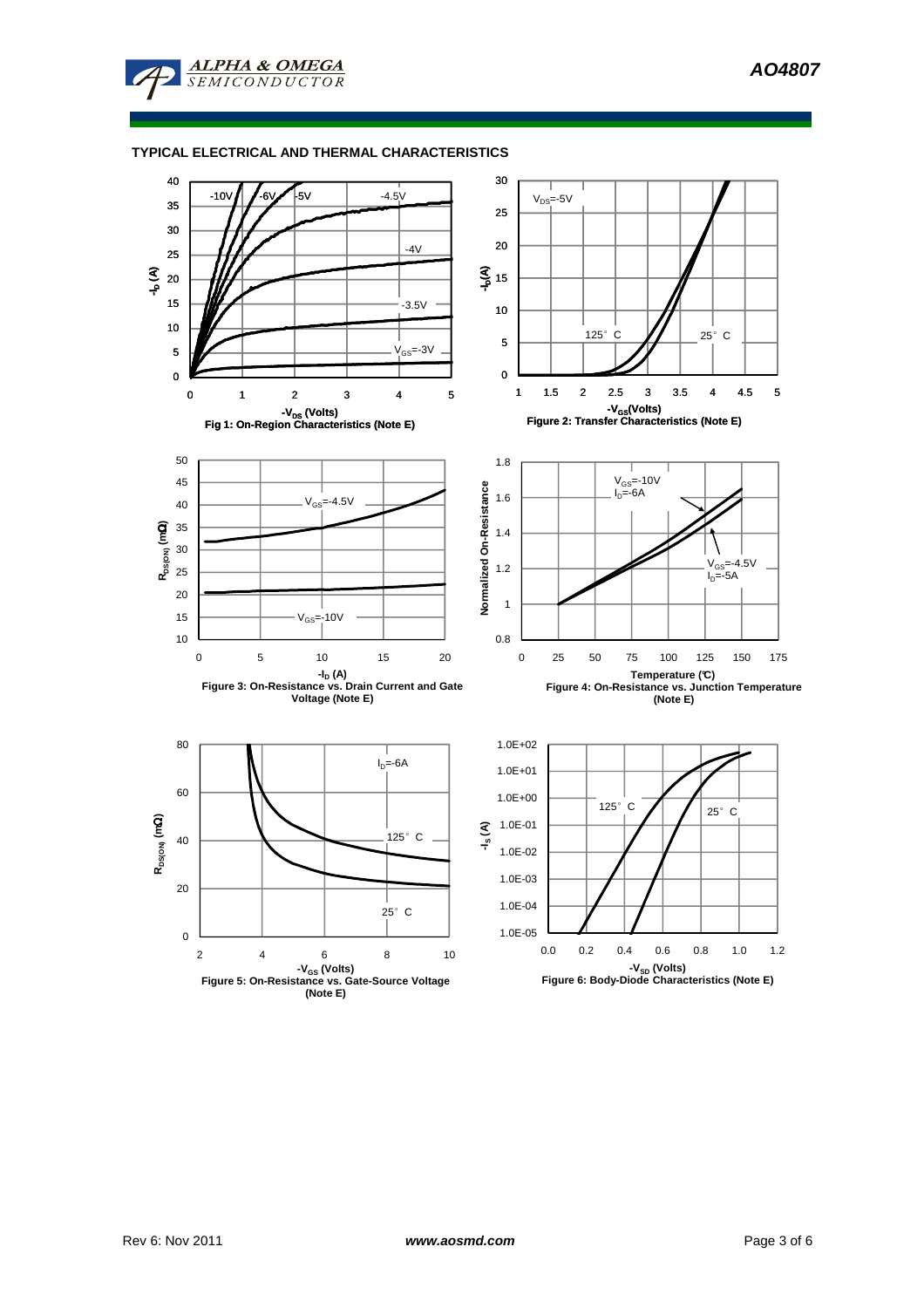**AO4807** 



### **TYPICAL ELECTRICAL AND THERMAL CHARACTERISTICS**

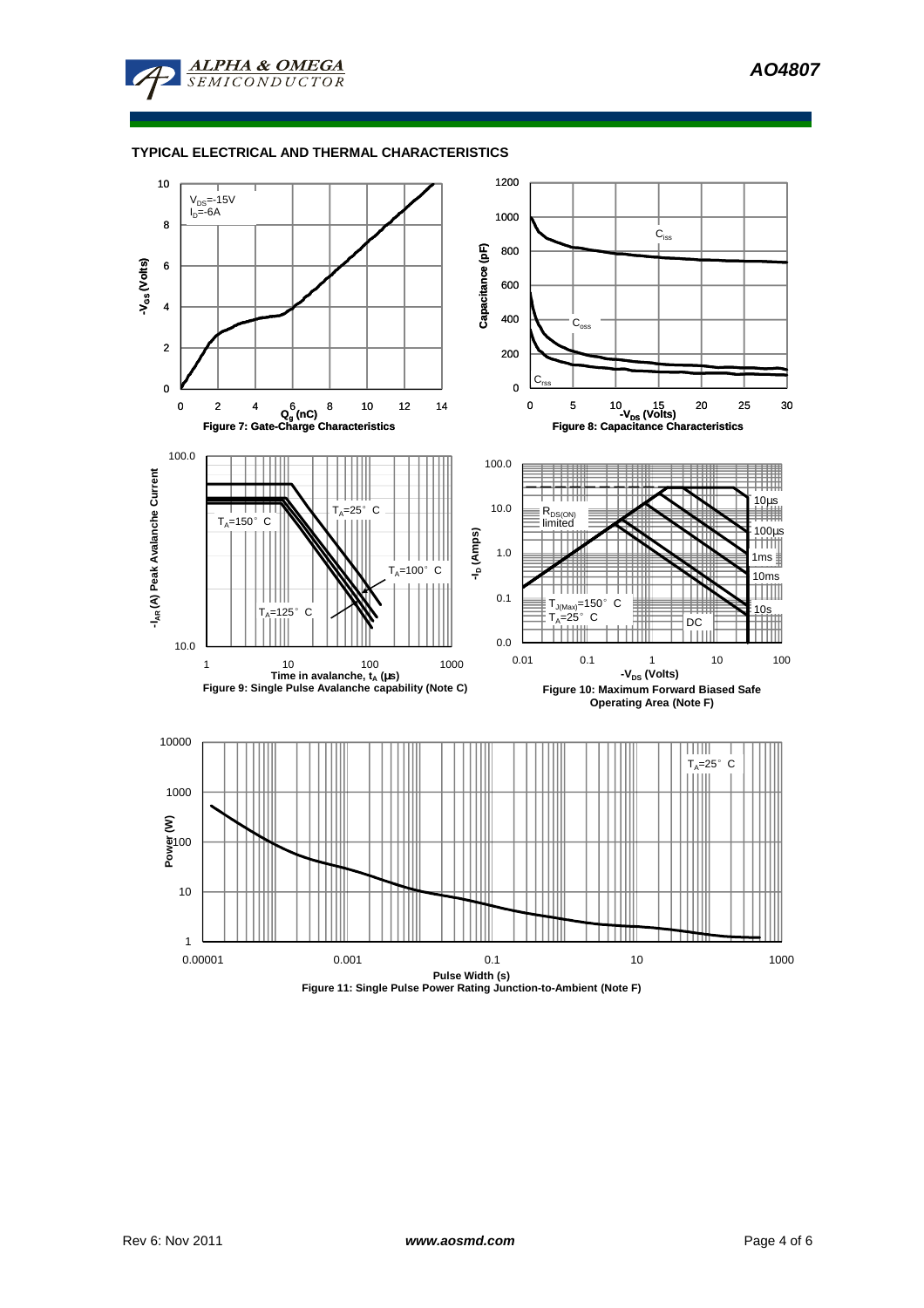

### **TYPICAL ELECTRICAL AND THERMAL CHARACTERISTICS**